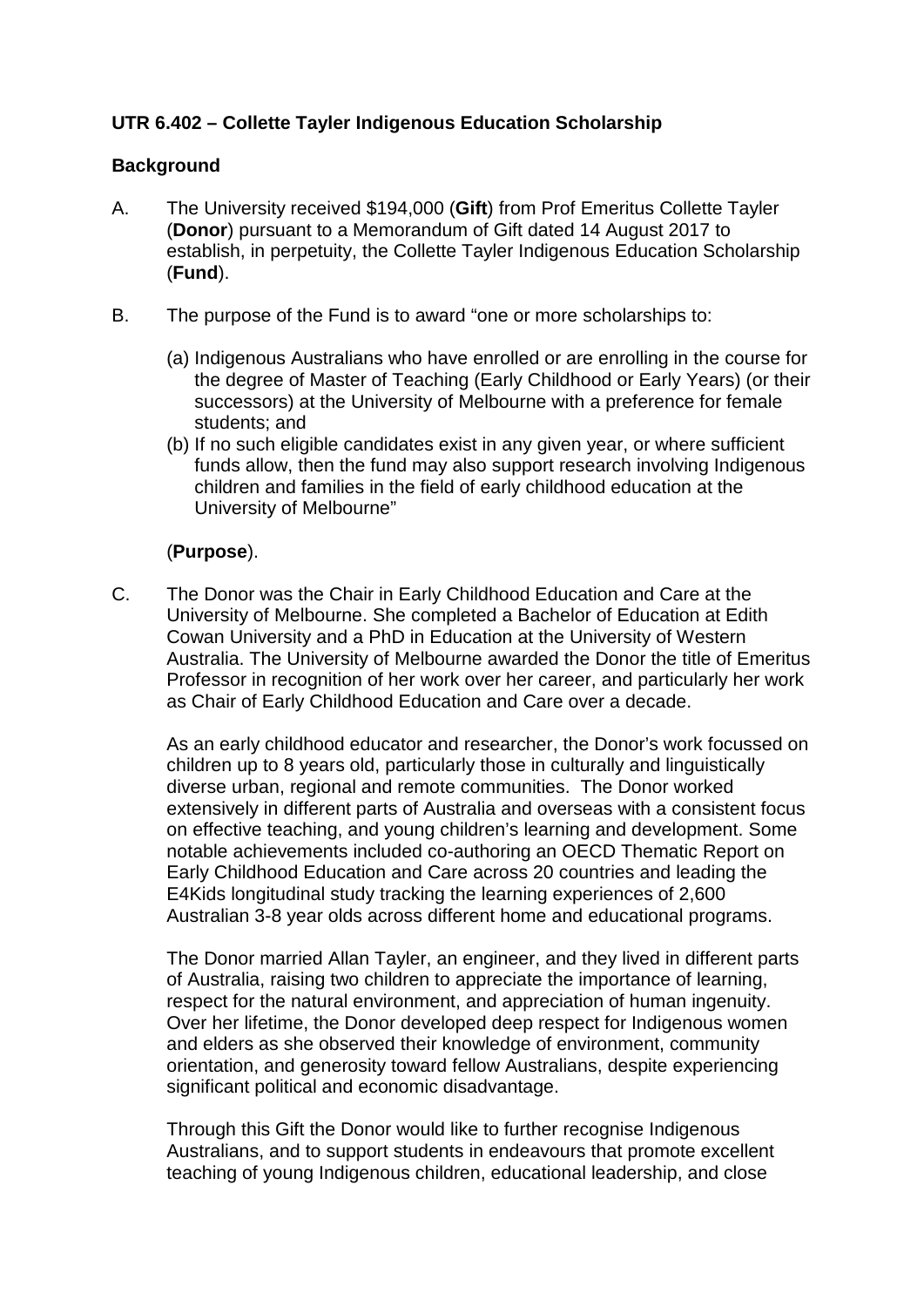collaboration with Indigenous leaders and communities. The Donor hopes this Gift will assist eligible students to research and develop educational experiences and teaching excellence; uplifting young Indigenous children and their families. Advancing reconciliation, building understanding, and promoting the wellbeing of young Indigenous Australians is the overarching idea behind the gift.

- D. From 1 January 2017, the degree of Master of Teaching (Early Years) is now known as the Master of Teaching (Early Childhood & Primary).
- E. This University Trust Record is the means by which the University records
	- (1) the trusts upon which the University holds trust property, including the capital sum; and
	- (2) the administrative arrangements for the implementation and ongoing performance of those trusts from time to time.

The trust terms and administrative arrangements governing the Gift are as follows

## **Trust terms**

- 1. A perpetual trust was established for the Purpose on receipt by the University of the Gift and the University is the trustee of that trust.
- 2. The University must invest and preserve the Gift and any accumulations and additions to the Gift and apply only the net annual income arising from the Fund to support the Purpose.
- 3. Any unexpended income in any year may be:
	- a. retained as income in which case it will be available in any subsequent year to be applied for the stated purpose; and/or
	- b. added to the capital sum represented by the gift, in which case that unexpended income will be forever regarded as capital and will therefore be preserved in the same manner as the capital sum represented by the gift.
- 4. For the purposes of this Trust, the word 'Indigenous' refers to Australian Aboriginal and Torres Strait Islander peoples.

#### **Administrative arrangements**

In order to implement the trust terms, the University has determined that:

- 1. The Gift and any further donations received by the University are to be transferred to the University's long-term investment common fund at the end of the quarter following receipt by the University, and remain there until Council otherwise directs.
- 2. The Dean of the Faculty is authorised to: